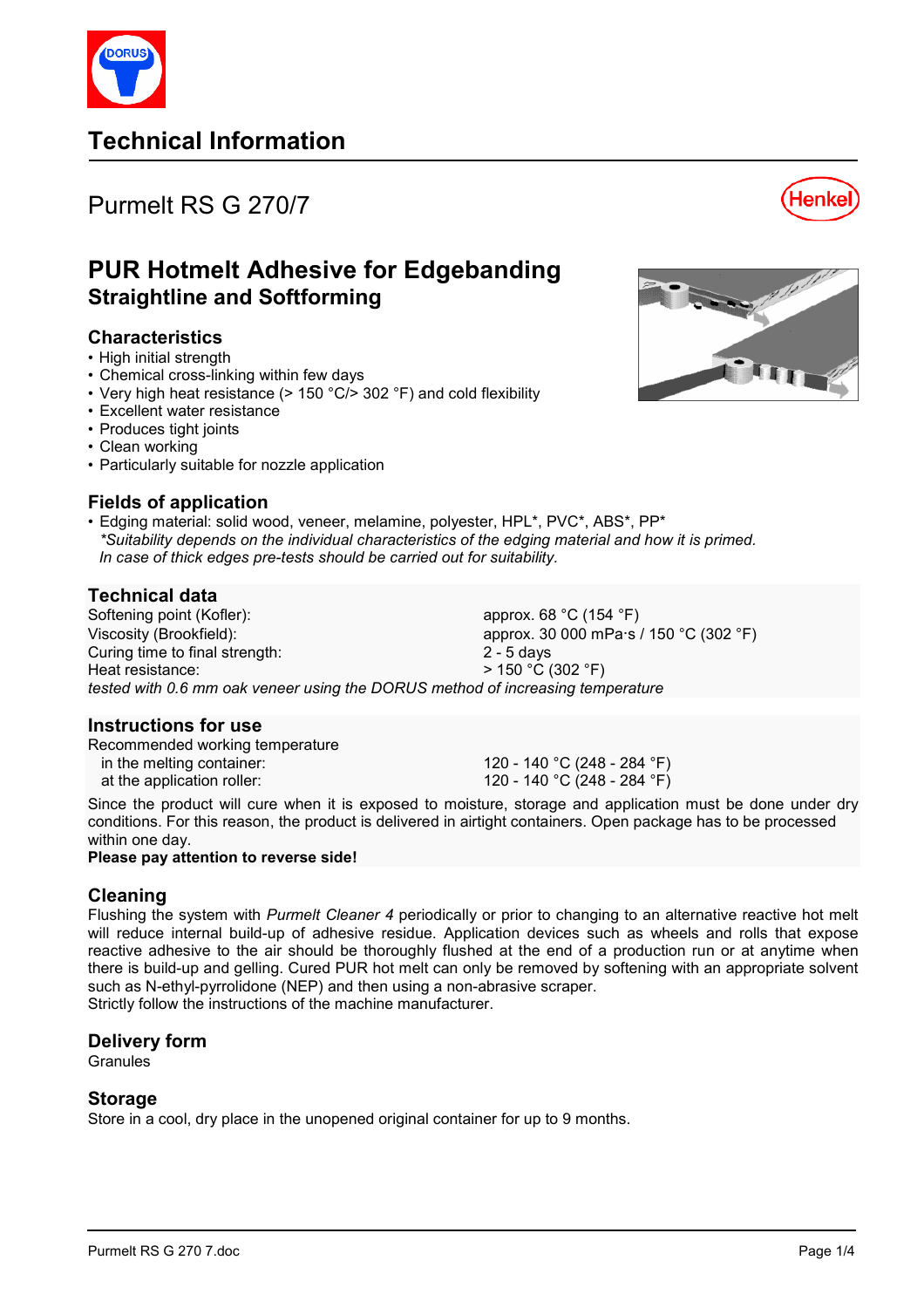## **Labelling**

The safety datasheet should be respected!

### **Safety**

The product contains diphenylmethanediisocyanate. Even if the product is applied within the range of the recommended working temperature, the diisocyanate has a detectable vapour pressure. When the recommended working temperature is considerably exceeded, hazardous decomposition products may be formed in the application unit. Therefore, measures to draw off the vapours need to be taken, e.g. through the provision of extraction equipment. In case of skin contact with the hotmelt, do not try to remove the adhesive from the skin by force. Consult a doctor. Observe the material safety data sheet.

10/2007

*The information provided herein, especially recommendations for the usage and applications of our products, is based on our knowledge and experience. Due to different material used as well as to varying working conditions beyond our control we strictly recommend to carry out intensive trials to test the suitability of our products with regards to the required process and applications. We do not accept any liability with regards to the above information or with regard to any verbal recommendation, except for cases where we are liable of gross negligence or false intention.*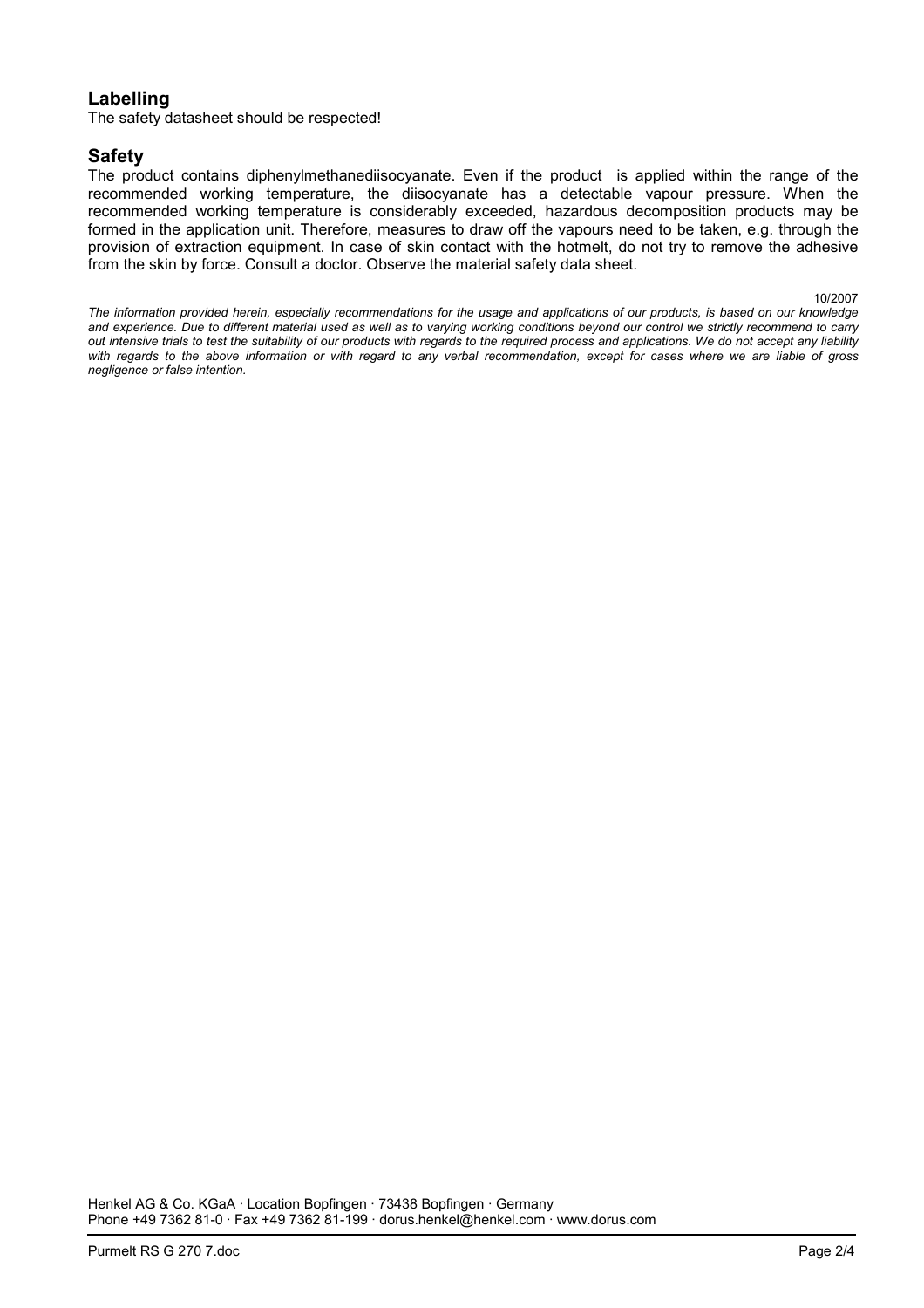

# **Technical Information**

# **Recommendations for Working with Purmelt Granules**



## **1. Quickmelter Technology**

*For example change over from: DORUS KS 217 – Purmelt RS G 270/7 – DORUS KS 217* 

### **Situation:**

DORUS KS 217 is in the melting pot and pre-melter. Melting pot temperature 190 °C, pre-melter temperature 180 °C

### **Change over from DORUS KS 217 to Purmelt RS G 270/7:**

DORUS KS 217 has to be emptied out completely from the melting pot, best by processing. Purmelt granules can then be placed into the melting pot. Remaining DORUS KS 217 is removed from the melting pot. The working temperature has to be decreased to 145 - 155 °C.

### **Change over from Purmelt RS G 270/7 to DORUS KS 217 :**

Purmelt has to be emptied out completely from the melting pot, best by processing. DORUS KS 217 can then be placed into the melting pot. Afterwards the temperature has to be **increased to 190 °C** in order to continue processing with DORUS KS 217.

### **Advice:**

We recommend not to work with the "Quickmelt" system but to use the open melting pot. A fast and smooth cleaning with Purmelt Cleaner 4 is then possible.

## **2. Extruder Technology**

*Alternately processing of EVA hotmelt (e.g. DORUS Q 819) and Purmelt granules (e.g. Purmelt QR G 6205)* 

### **Situation:**

DORUS Q 819 is in the melting pot / roller and extruder. Melting pot temperature 180 °C, extruder temperature 180 °C at heating radiator.

### **Change over from DORUS Q 819 to Purmelt QR G 6205:**

DORUS Q 819 has to be emptied out completely from the extruder and melting pot / roller, best by processing. Purmelt QR G 6205 can then be placed into the funnel of the extruder.

At first, the temperature of the extruder has to be kept at 180 °C, in order to flush out the remaining Q 819. Afterwards the temperature of the extruder has to be **decreased to 130 °C.**

The adhesive mixture of DORUS Q 819 and Purmelt QR G 6205 has to be removed from the melting pot / roller. As soon as clean film on the roller is seen, the temperature should be reduced to 150 °C at melting pot and roller.

### **Change over from Purmelt QR G 6205 to DORUS Q 819:**

Purmelt QR G 6205 has to be emptied out completely from the extruder and melting pot / roller, best by processing. DORUS Q 819 can then be placed into the funnel of the extruder.

The temperature of the extruder should then be **increased to 180 °C.** 

The adhesive mixture of DORUS Q 819 and Purmelt QR G 6205 has to be removed from the melting pot / roller. As soon as clean film on the roller is seen, the temperature should be increased to 180 °C at melting pot and roller.